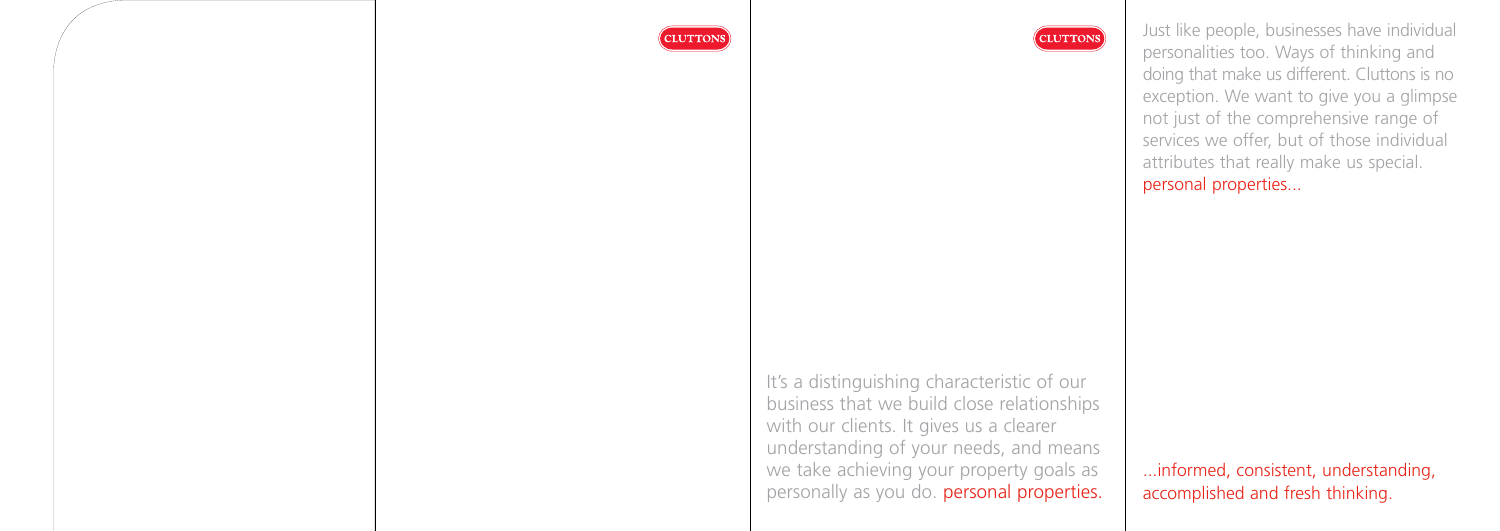Cluttons: informed, friendly, honest, personal, sure, up-market, consistent, dependable, high quality, loyal, reliable, effective, real, understanding, knowledgeable, traditional, straightforward, accomplished, talented, professional, highly valued, experienced, fresh thinking, open, innovative, realistic, progressive, passionate,

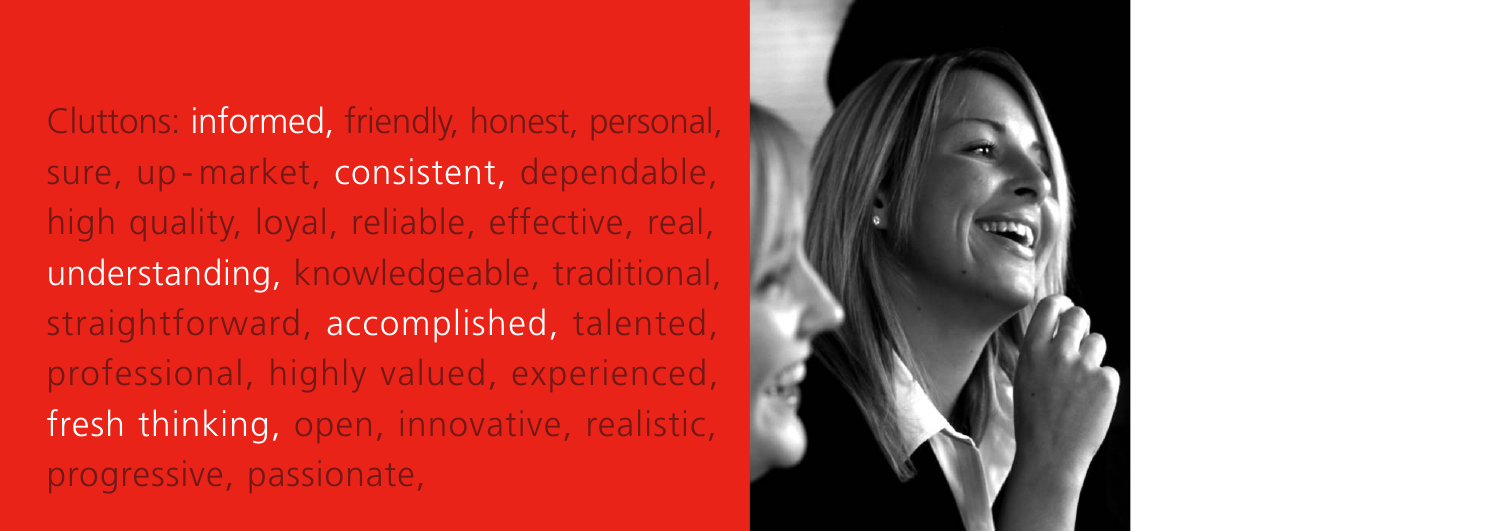informed We work closely with our clients to achieve a greater depth of understanding of their individual needs and objectives. This informed way of working applies to the relationships that affect our markets, our specialist knowledge, our contacts and each other. It makes us different... and it works.



'What made things happen is that they didn't work for us, they worked with us' Client: Vodafone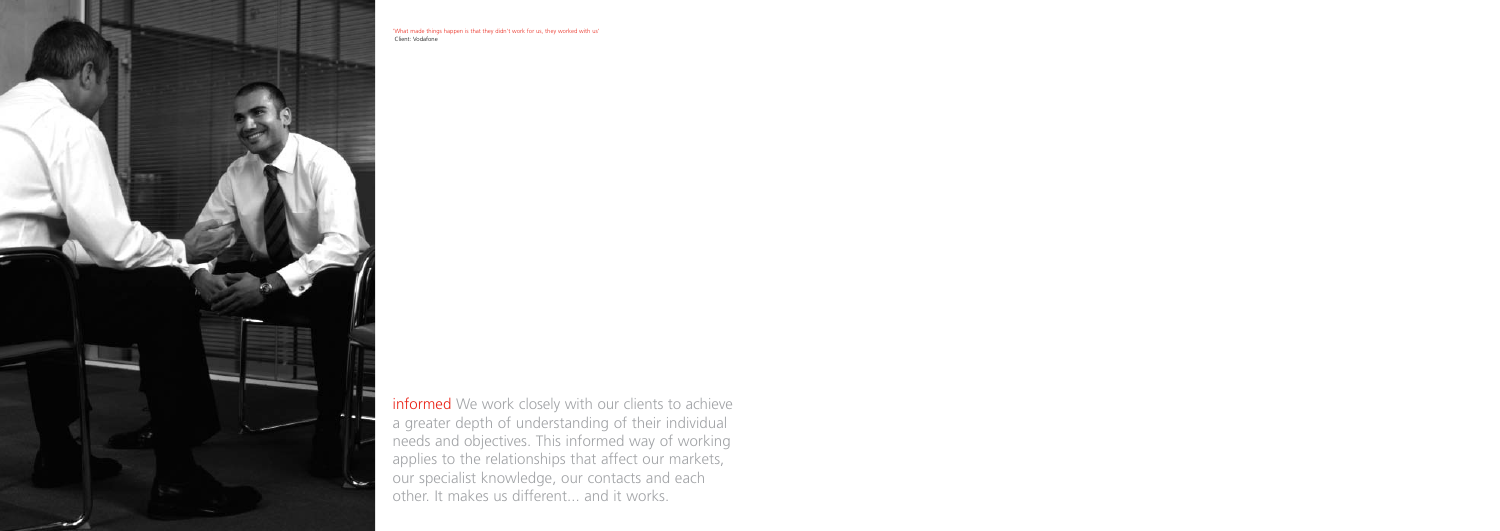consistent We work to a set of principles that, no matter how much times change, represent the best traditions of a reputable firm that operates with absolute integrity and loyalty to our clients. So we won't make a promise we can't keep, and if we say we'll deliver, we will.



'There have been several notable high points against a backdrop of solid service' Client: The Crown Estate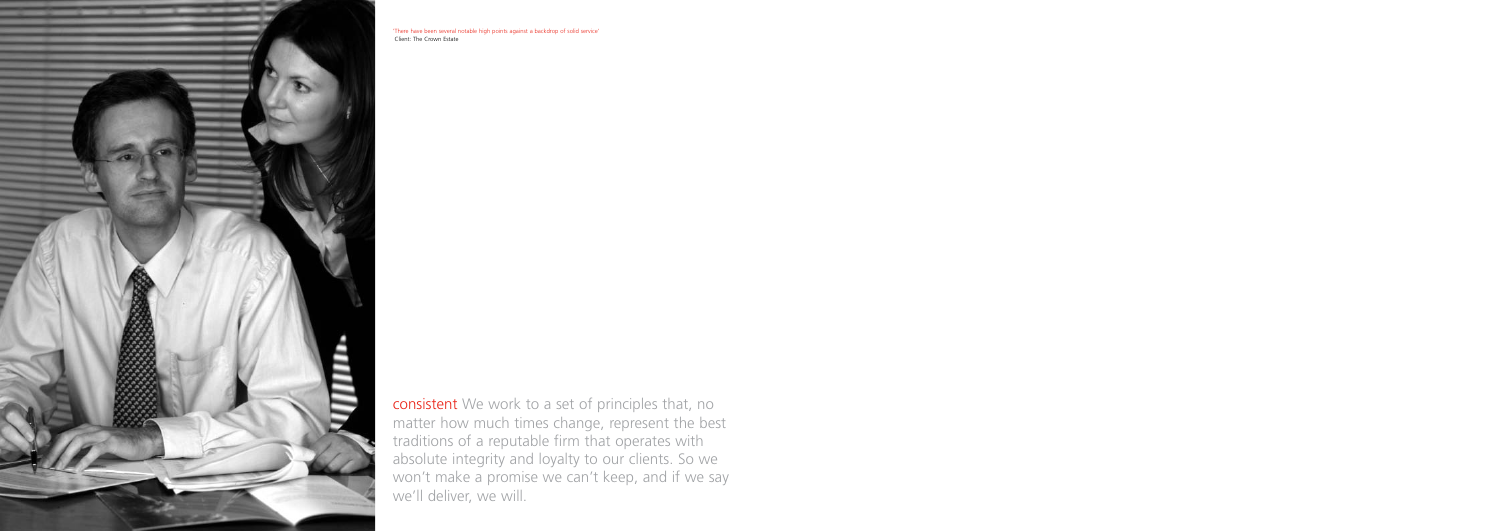

understanding Our hand-picked specialist teams and individuals speak with over two hundred and forty years of authority. But they know the real issues you face right now. Their professional and personal skills will help to de-mystify the process, and demonstrate a clear understanding of your own particular property needs.

'Cluttons combines a superior knowledge of the property market with an understanding of the needs and aims of the Bank and its clients' Client: The Royal Bank of Scotland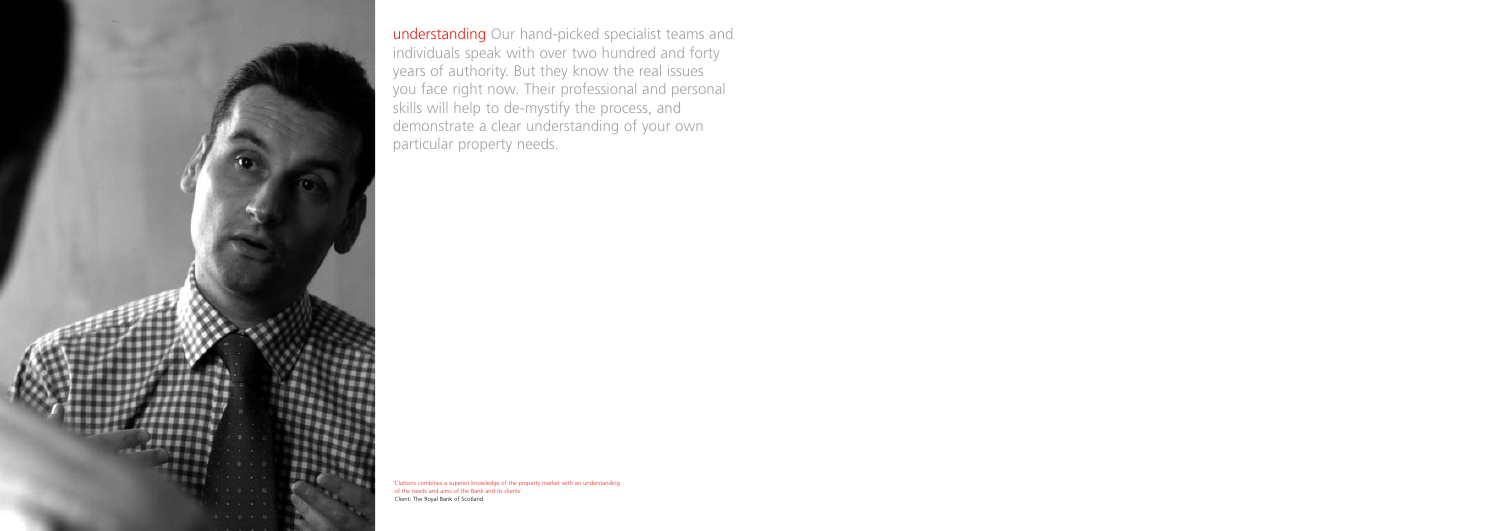

accomplished We see no point in simply meeting our clients' expectations if we can exceed them. In our recruitment, our performance, training and development, we work to the principle that neither we, nor the people we work with, will accept second best.

'I can safely say that the speed, urgency and quality of service Cluttons gave has secured a very favourable reputation within Crown Castle UK Ltd' Client: Crown Castle UK Ltd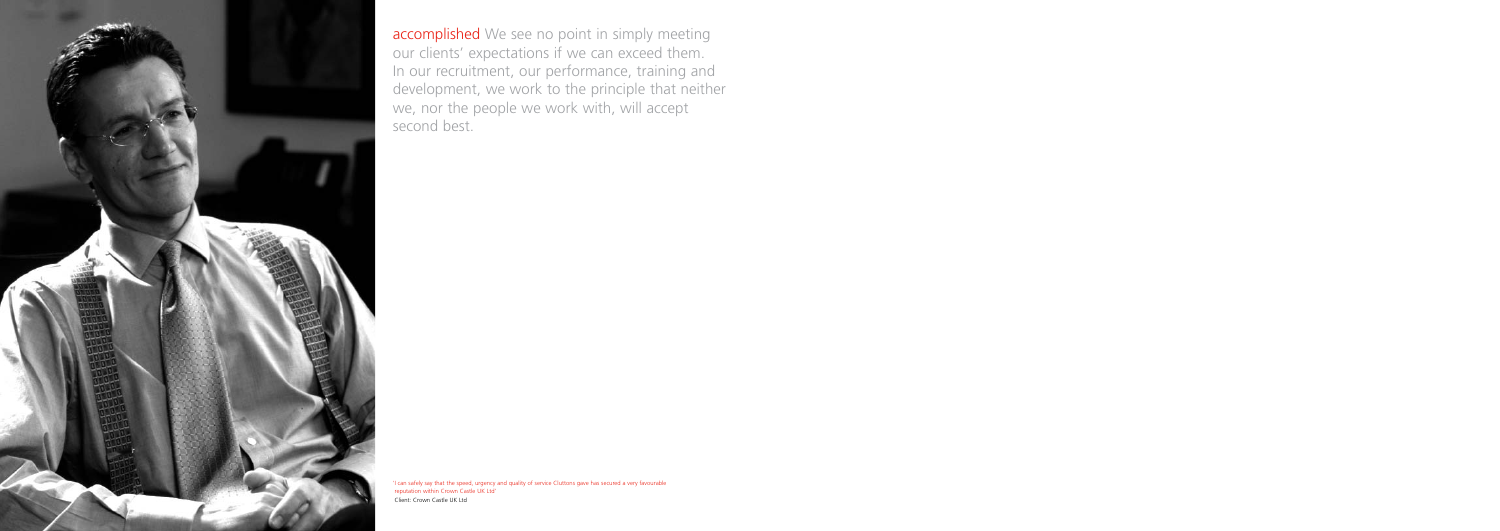fresh thinking Staying ahead in a rapidly changing world is a continuous process. It takes creative thinking, open minds and a progressive attitude. A capacity to take a fresh and different view and encourage individual, innovative thinking, while all the time never losing sight of our clients' objectives.



'Cluttons is not hidebound by conventional thinking in maximising property investment returns' Client: Associated British Foods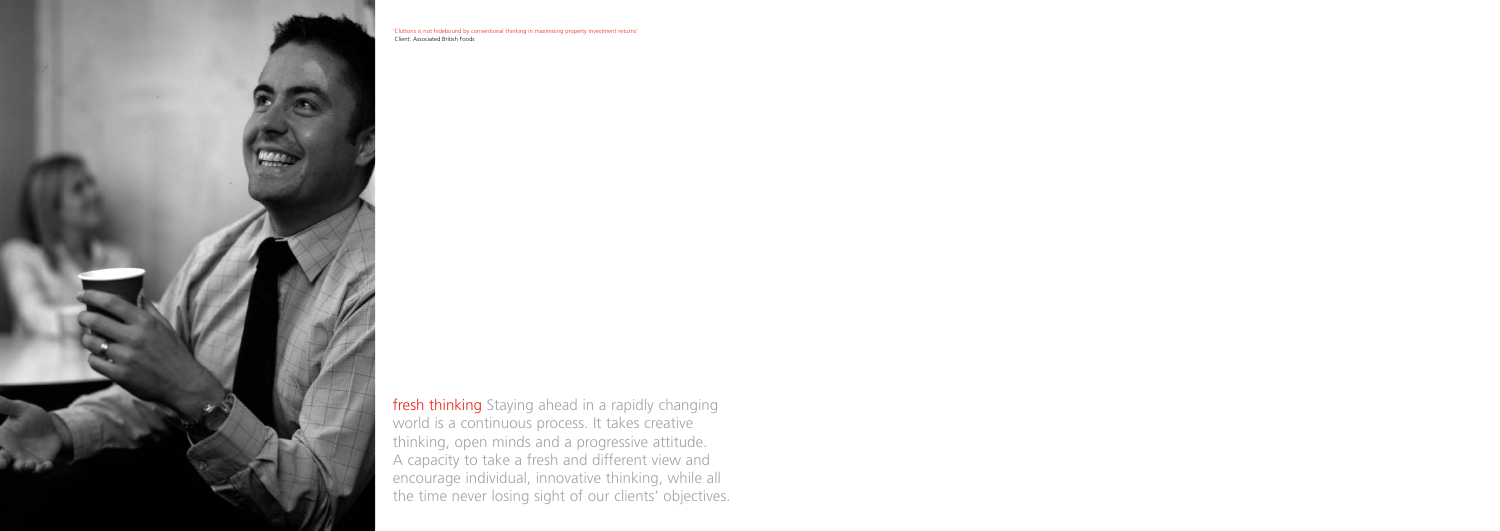

personally speaking Telling the Cluttons story alone, compelling though it is, can only give you a glimpse of who we really are. That's because there's no substitute for the people who give us our unique character. People we hope you'll be interested in talking to, personally. So although 'what we do' is important, 'how we do it' takes centre stage.

That's what really makes us special.

Richard Cotton Senior Partner Cluttons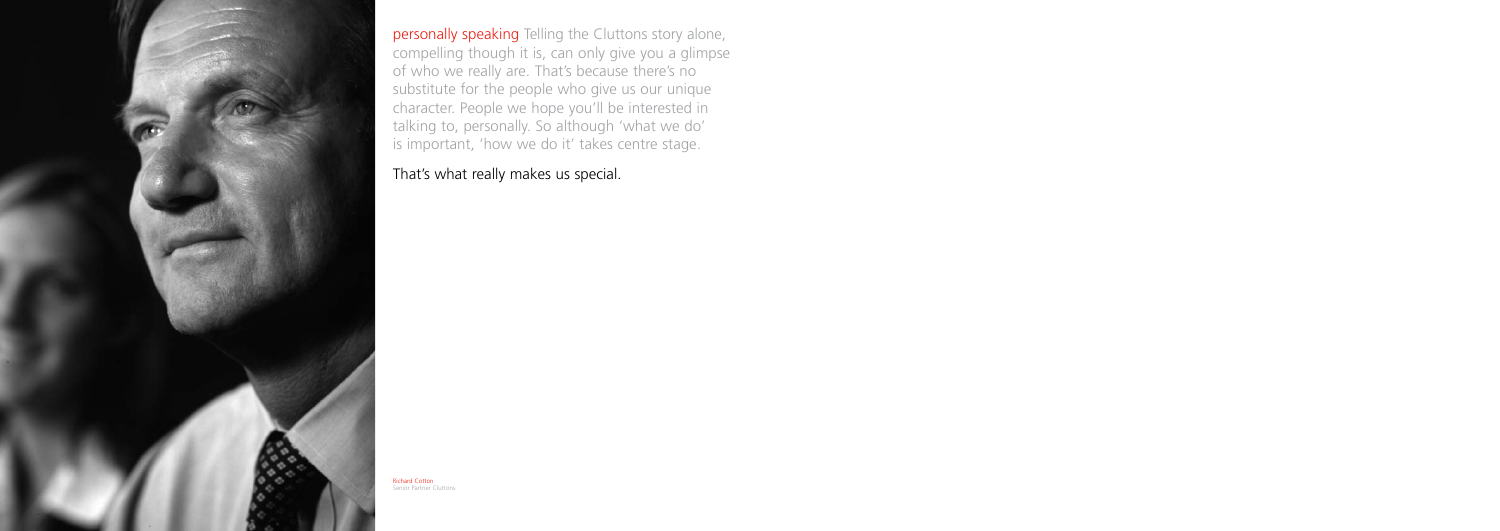# our services

# **commercial**

- Asset Management
- Compulsory Purchase and Tax
- Development Agency
- Investment Agency & Fund Management
- Landlord & Tenant
- Occupational Agency
- Planning
- Rating
- Telecommunications
- Valuation

### **residential**

- Consultancy
- Development
- Investment Agency
- Lettings Management
- Portfolio Management
- Private Finance
- Sales & Lettings
- Valuation

## **rural**

- Farm Agency
- Management
- Planning
- Valuation

# **project and building consultancy**

- Building Surveys
- Construction and Refurbishment
- Project Management and Construction Monitoring
- **•** Technical Advice & Defect Analysis
- Architectural & Conservation

# **research**

- Forecasting
- Market Analysis
- Market Commentary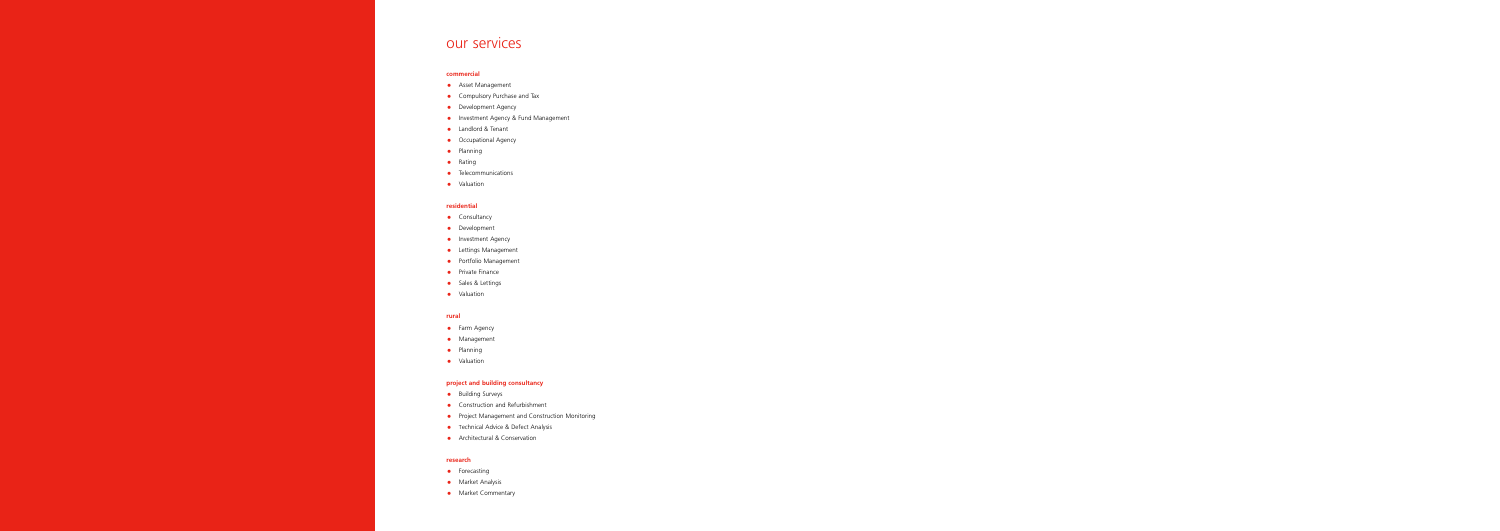

commercial services Our clients come first. It's up to us to ensure they achieve their objectives every time, even in volatile and changing markets. Our long-standing relationships with clients are testimony to the quality of our advice and adaptability; not only in meeting clients' needs, but also to ever-changing markets. The close synergies between our agency, consultancy and management teams ensure the delivery of coordinated, considered advice that recognises your particular strategies and objectives.

We don't do 'one size fits all'.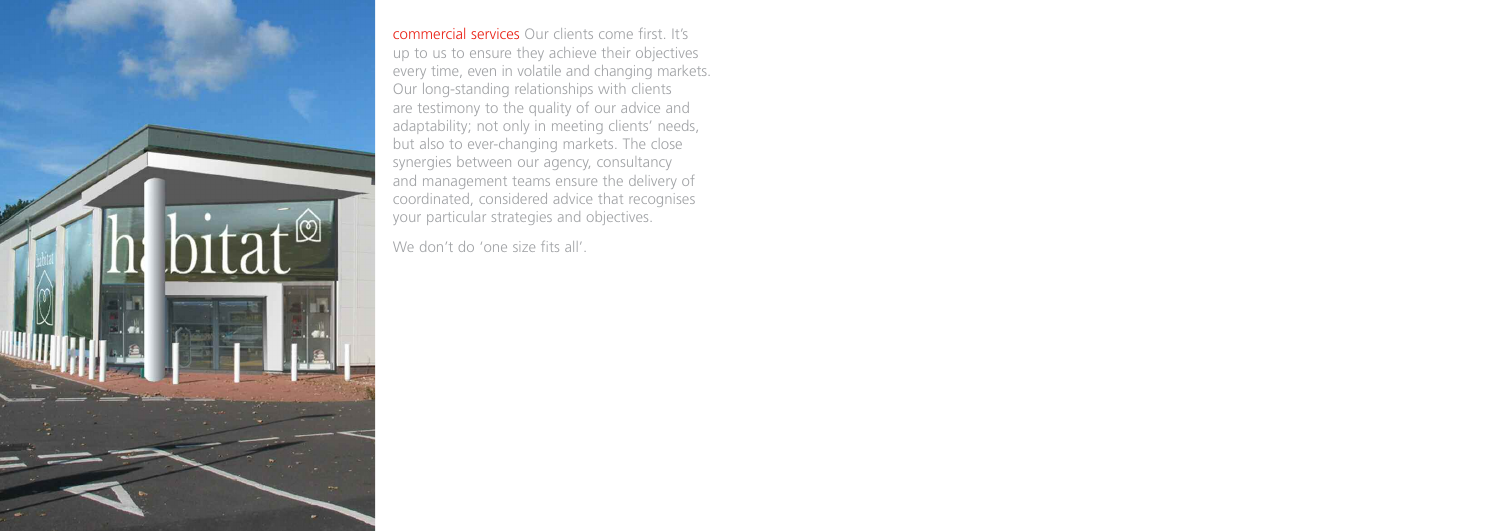

residential agency The marketing of every sale and letting is tailored personally to meet each client's specific expectations and requirements for their property. We offer buyers and tenants a wide range of flats, houses and new developments throughout London, the UK, the Middle East and South Africa. Our reputation is built on our proven track record which supports a very high level of new referral and repeat instructions.

Our dedicated team of professional mortgage advisors in Cluttons Private Finance will give personal advice on all aspects of your property finance, and arrange loans on high value properties.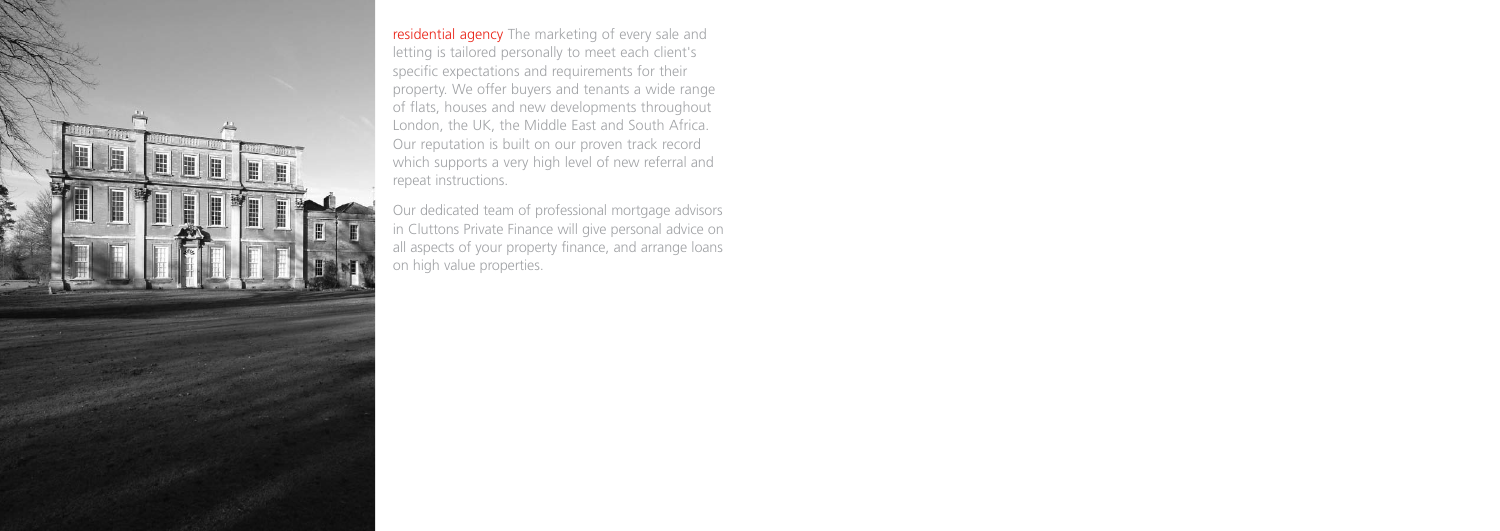

residential professional A combination of experience, dedication and innovation has positioned Cluttons as one of the leading advisors in residential asset management and consultancy. Our professional teams provide a range of services from development consultancy and portfolio investment strategy to management and investment agency, including specialist advice on valuations and enfranchisement. A dedicated team advises banks and financial institutions on the implications of property transactions and ownership.

Whether advice is required on practical management or long term investment strategy, we draw on a wide range of skills to ensure the very best results from residential property.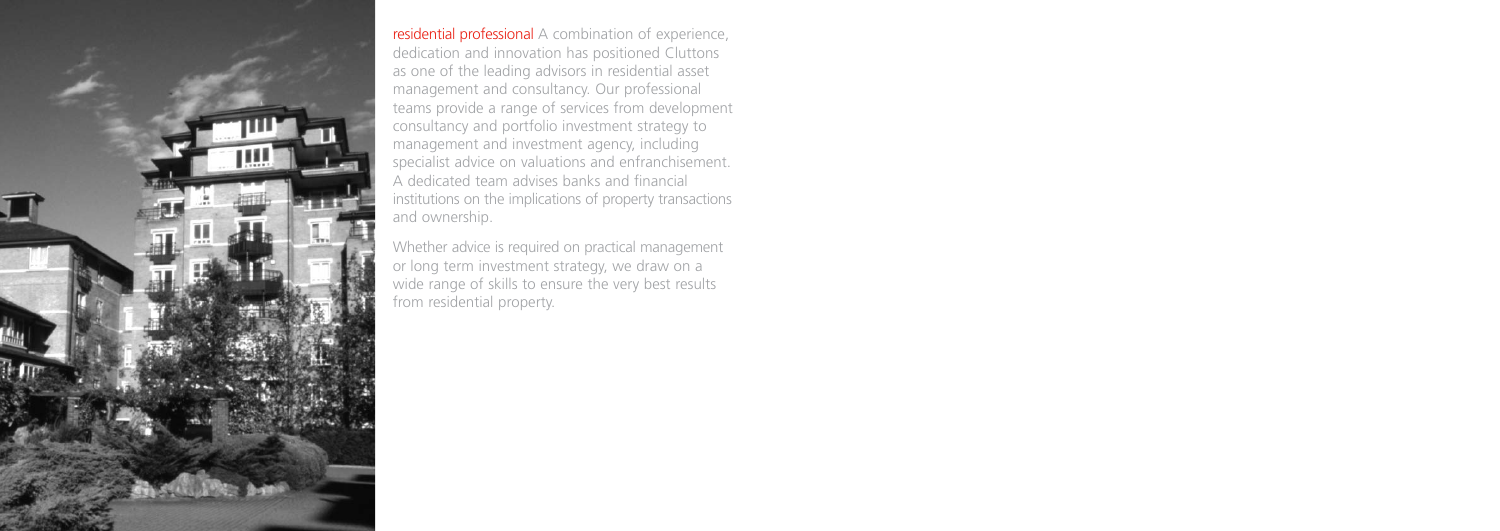

rural services We provide a strategic and cost effective management, consultancy and acquisition service, designed to meet all the needs of landowners, farmers and investors in rural property. Our success is based on sound financial and business management together with close teamwork with the client, their staff and other professional advisors.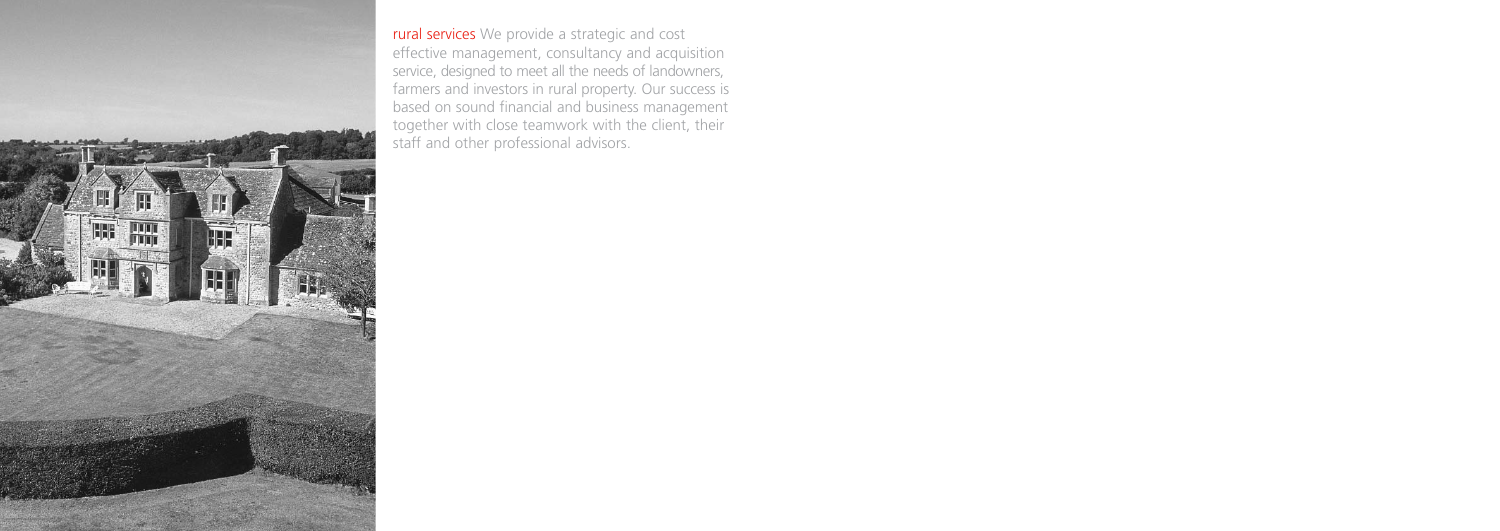

project & building consultancy Being amongst the leading top UK construction consultants, we are committed to maintaining and enhancing our position by continuing to meet clients' objectives through the provision of high quality, innovative and cost-effective services.

The value of professional building consultancy advice is of increasing strategic importance in the development and management of property of all types. As part of a multi-disciplinary practice we are well placed to provide balanced advice across the full range of building consultancy disciplines.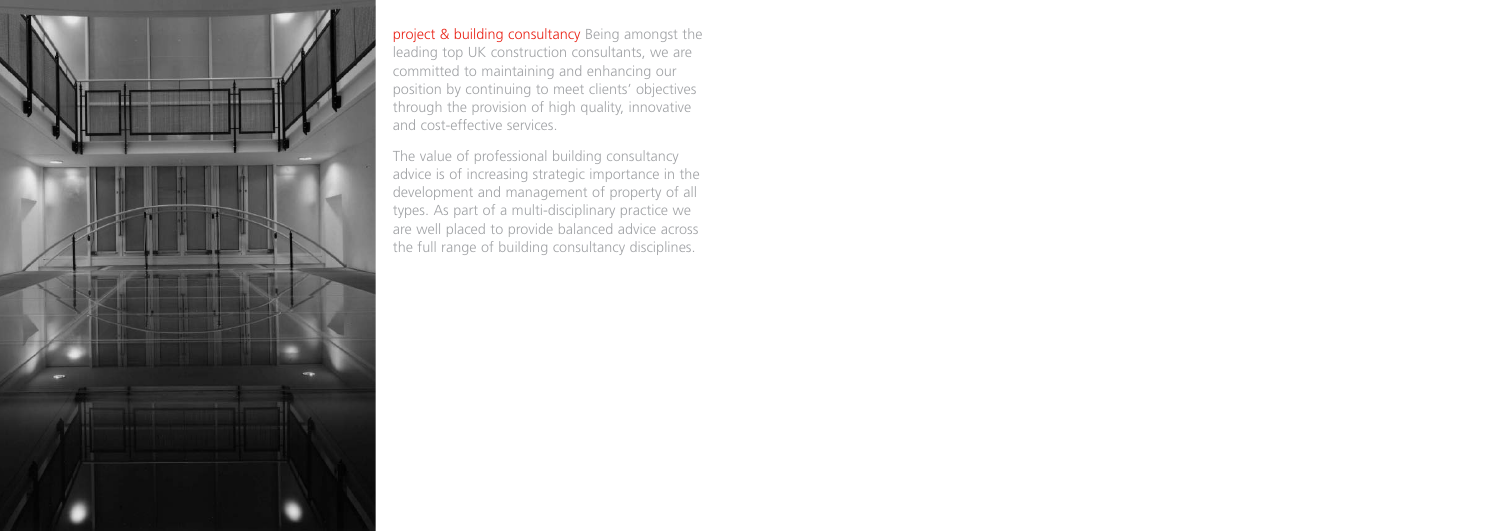

research Effective research is all about the analysis and interpretation of data.

We combine our extensive property market knowledge with the analysis of economic, political and social data and trends. We use that combination to provide informed opinion as to what will happen to property markets in the months and years ahead.

Research is an increasingly important element in the advice we provide to clients.